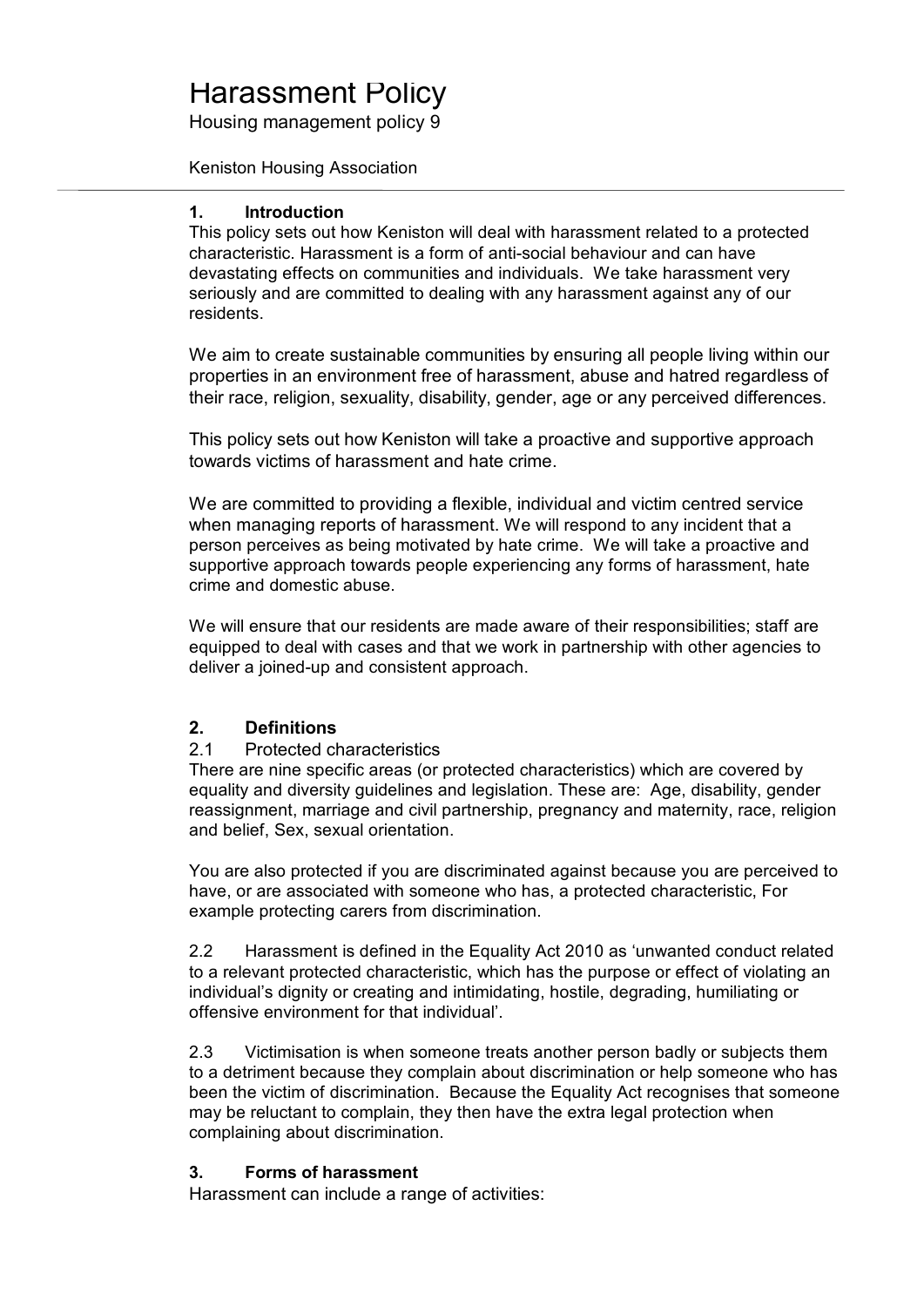- Physical assault
- Damage to property
- Racist graffiti
- **Arson**
- Verbal abuse
- Threatening or abusive behaviour, letters or telephone calls and the dumping of excretion, rubbish, etc. in the victim's home and property.

## **4. Regulatory and legal requirements**

- The Housing Acts 1996 and 2004
- The Anti-Social Behaviour Act 2003
- The Crime and Disorder Act 1998
- Regulation of Investigatory Powers Act 2000
- The Housing and Regeneration Act 2008
- The Localism Act 2011
- The Data Protection Act 1998
- The Equality Act 2010
- The Human Rights Act 1998
- The Protection of Freedoms Act 2012
- Homes and Communities Neighbourhood and Community standard.

#### **5. Scope of who the policy applies to**

This policy applies to all general needs tenants and leaseholders. It also includes any other person who visits those homes.

#### **6. Prevention**

The following will be undertaken to help minimise incidents of harassment.

6.1 Increase awareness concerning the offensiveness of harassment and promote action Keniston will take against perpetrators. This may be undertaken in the following forms:

- Have appropriately worded posters up in Keniston's office.
- Once a year produce an article for the newsletter to promote Keniston's position on harassment.
- Publicise in the newsletter action that has been taken against perpetrators.
- Ensure that Bromley Youth services continue to hold training sessions at the Darrick Wood Youth club.
- This policy will be on Keniston's website
- 6.2 We will also remove offensive graffiti within 24 hours of the time it was reported.
- 6.3 Inform staff, tenants of this policy and ensure that staff are trained.

6.4 Work with residents groups and other local agencies to identify potential problems.

6.5 Consider measures to improve the physical design and security of restates.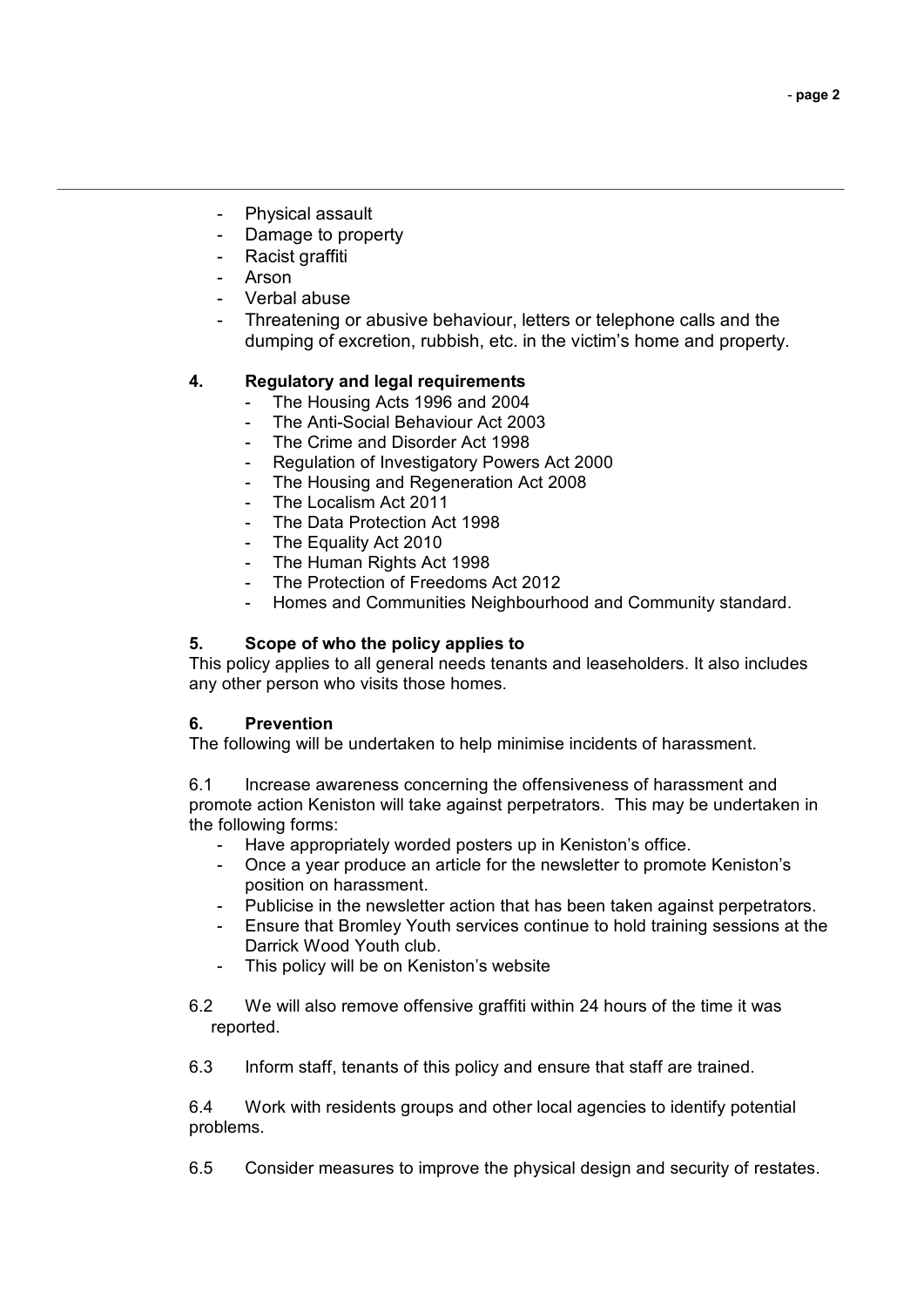6.6 Make use of mediation services where a neighbour dispute has taken on any discriminatory overtones.

6.7 Personal contact with new tenants can help to establish if they are experiencing any problems.

#### **7. Multi agency working**

Keniston attend multi-agency forums such as Safer Neighbourhood partnerships in areas where we have substantial stock, and will know the details of the local multi agency forums where we have small stock. We will be aware of local agencies and services to support victims of racial and other harassment.

#### **8. Supporting victims and witnesses**

Keniston will do whatever we can to ensure the safety and protection of our residents and will abide by the following general principles; and take the following action:

8.1 Take the initial action within 24 hours of receiving the complaint, adopting a victim centred approach responding sensitively to the victim. We would explain what steps can be taken to protect them, and ultimately the victims wishes must be respected.

- 8.2 Interpreters will be used when required
- 8.3 Removal of graffiti within 24 hours and any emergency repairs to secure the home will be a priority.
- 8.4 We will conduct a prompt and thorough investigation into all alleged cases.

8.5 With the victim's consent we will inform our partners of the incident and expect to build a case against the perpetrator. Keniston will always act in consultation with the person and fully consider their views in whatever action is taken. We will Adopt high standards of confidentiality when dealing with victims.

8.6 Offering to put the person or family in touch with community groups and other external agencies that can give specialised support.

8.7 Discuss the possible rehousing options available to victims. No-one should feel like they have to move and we would take all the necessary steps and offer support to enable the resident to continue to live in their own home. When rehousing is agreed, this will be without worsening in the quality of their accommodation.

8.8 Inspect the property and offer appropriate security measures to protect the victim, for example fitting locks, vandal proof letter boxes, fences and lighting.

8.9 Monitor and review the case for further incidents.

8.10 Ensure regular contact with the victim to update them with actions.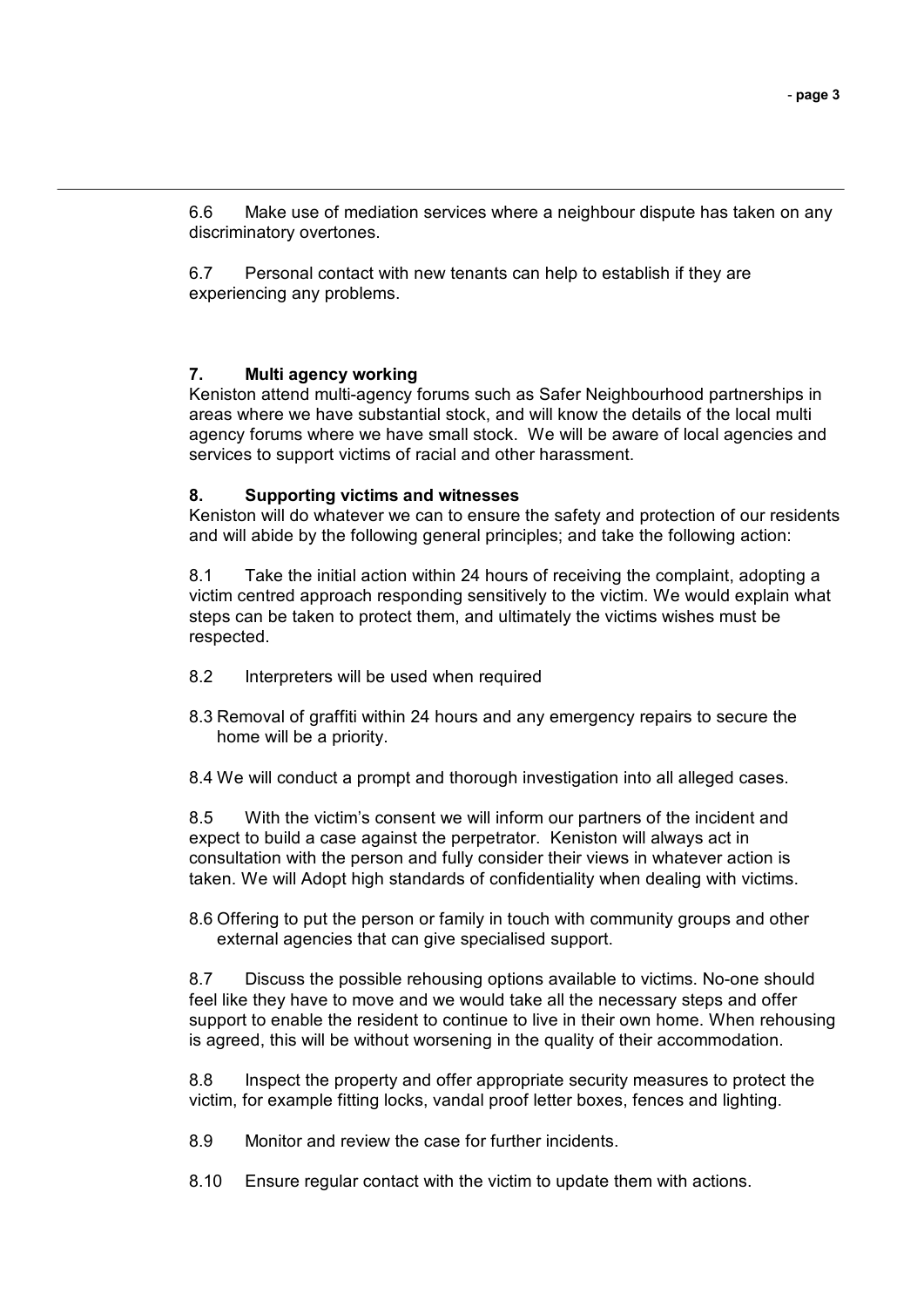8.11 Provide ongoing practical support for victims after the incident where appropriate. Keniston will work with residents who are experiencing harassment in a way that best suits their needs.

- 8.12 Will consider other ways of obtaining more evidence, e.g CCTV
- 8.13 Take action where appropriate, backed up by tenancy clauses
- 8.14 Injunctions can provide short-term protection but each case would be evaluated carefully.

## **9 Action against the perpetrator**

We will:

9.1 Work with perpetrators as well as parents of young perpetrators, ensuring perpetrators are aware of the consequences of harassment.

- 9.2 Always take action against the perpetrator which could result in eviction where allegations are proven. This might be:
	- Without notice injunctions will be sought where necessary
	- Give verbal warnings, send warning letters.
	- Use Acceptable Behaviour Contracts and Agreements and use legal remedies where appropriate.

#### **10 Monitoring**

10.1 We will use standard forms within 24 hours of receiving the complaint

10.2 Once a year a report will be submitted to the management Committee outlining all reported cases of Harassment with details of action taken by Keniston. Trends will be noted and relevant action taken.

10.3 The Housing Services Manager will monitor the nature and location of incidents; characteristics of victim and perpetrator; comments from victims about the service provided.

# **11 Staff and harassment**

11.1 Keniston will not tolerate any incidents of harassment whether it is by a staff member on a tenant or a staff member by another staff member. The issue would be dealt with as a case of gross misconduct. Further details are contained in the staff handbook.

11.2 Any incidents of harassment by contractors or other service providers towards tenants or staff members will be dealt with by Keniston by ensuring that the contractors / service providers take the appropriate action to deal with the issue. (Further details are contained in the Maintenance code of Conduct item 12). If they fail to take the necessary action then Keniston would institute actions depending on the circumstances of the case but it may include stopping using them.